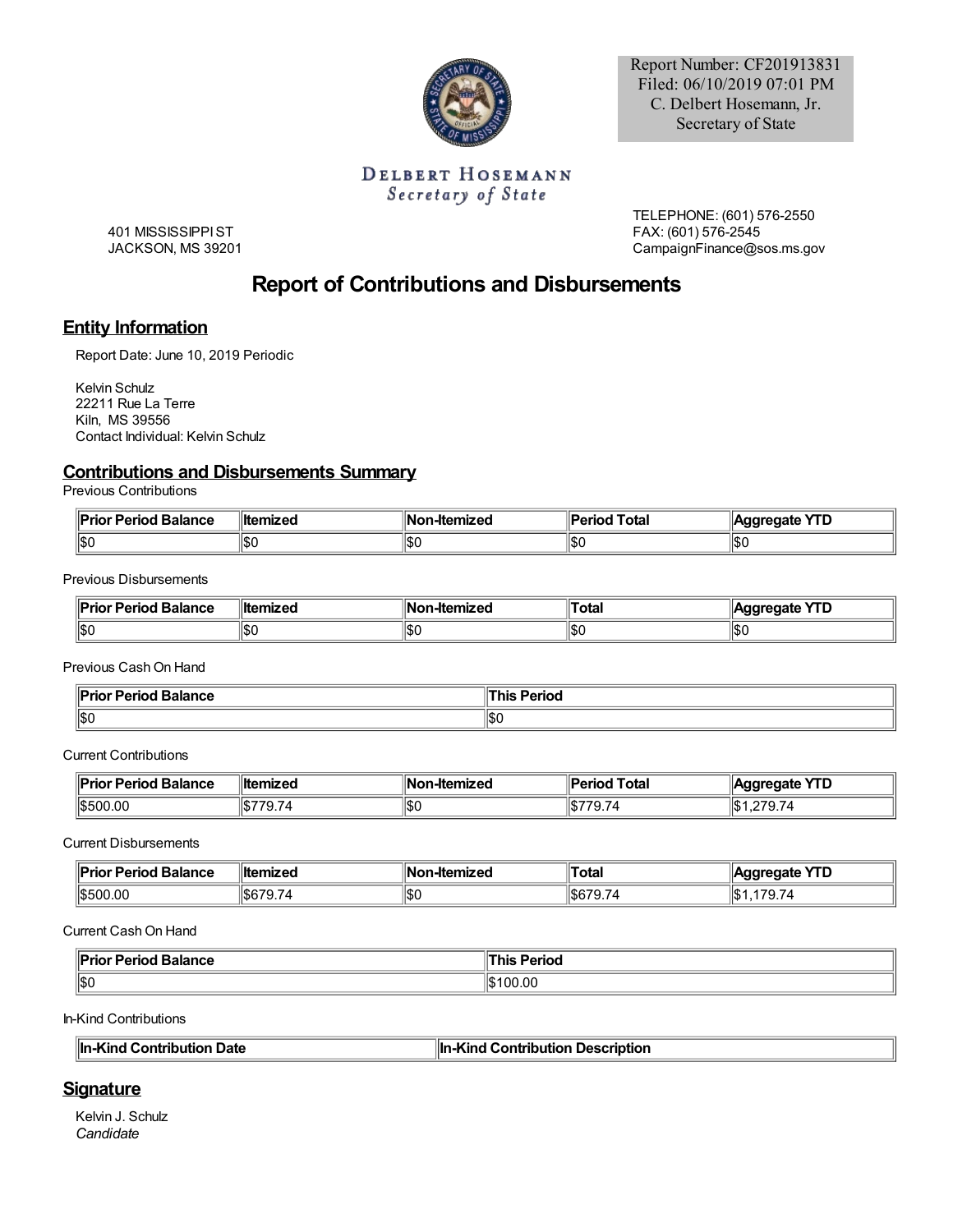# **Current Individual Contributions**

**Contributor Type:**Individual **Contributor Name:**Kelvin J. Schulz **Contributor Occupation or Employer:**Self employee **Contributor Address:** 22211 Rue Laterre Kiln, MS 39556

| ⊪∩   | <b>NUMBER</b> |
|------|---------------|
| Jate | nouni         |
| .    |               |
| 105/ | юU            |